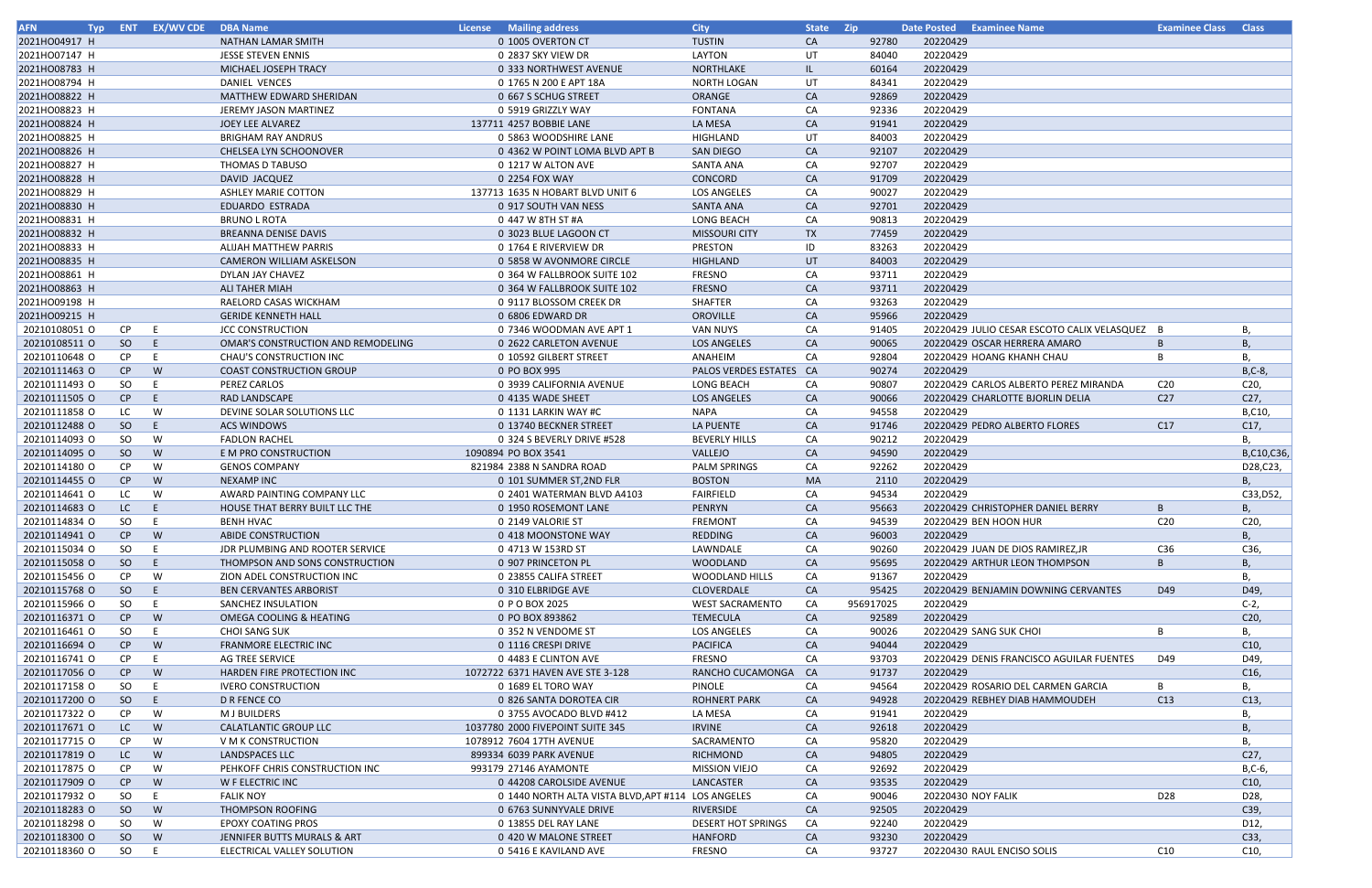| 20210118417 O | CP        | W  | RITE GENERAL PLUMBING INC                   | 0 324 S BEVERLY DRIVE #1438          | <b>BEVERLY HILLS</b>   | CA        | 90212 | 20220429                                 |                        | C36,            |
|---------------|-----------|----|---------------------------------------------|--------------------------------------|------------------------|-----------|-------|------------------------------------------|------------------------|-----------------|
| 20210118418 O | <b>CP</b> | W  | TOP PRO GARAGE DOOR INC                     | 0 41841 BEACON HILL UNIT A           | <b>PALM DESERT</b>     | CA        | 92211 | 20220429                                 |                        | D28,            |
| 20210118419 O | LC        | W  | <b>GO ENERGY</b>                            | 0 343 E MAIN STREET SUITE G          | <b>STOCKTON</b>        | CA        | 95202 | 20220429                                 |                        | C10,            |
| 20210118502 O | PA        | W  | <b>CORNETT CONSTRUCTION</b>                 | 0 835 O STREET                       | RIO LINDA              | CA        | 95673 | 20220429                                 |                        | В,              |
| 20210118559 O | CP        | W  | ALVARADO DRYWALL INC                        | 1038530 3921 E 9TH STREET            | POMONA                 | <b>CA</b> | 91766 | 20220429                                 |                        | $C-9$ ,         |
| 20210118585 O | LC.       |    | ROD'S ELECTRIC LLC                          | 0 1409 NEPTUNE AVE B                 | <b>ENCINITAS</b>       | CA        | 92024 | 20220429 JARROD JAMES SUTHERLAND         | C <sub>10</sub>        | C10             |
| 20210118588 O | CP        | W  | <b>BREAKFORM CONSTRUCTION INC</b>           | 0 127 ARENA STREET                   | <b>EL SEGUNDO</b>      | <b>CA</b> | 90245 | 20220429                                 |                        | В,              |
| 20210118630 O | <b>CP</b> |    | TURD WRESTLERS PLUMBING CORP                | 0 638 LINDERO CANYON #532            | <b>OAK PARK</b>        | CA        | 91377 | 20220429 THOMAS WILLIAM BREWER, JR       | C36                    | C36,            |
| 20210118659 O | CP        | W  | SILVER STAR CONSTRUCTION & PLUMBING INC     | 0 PO BOX 4201                        | <b>MALIBU</b>          | <b>CA</b> | 90264 | 20220429                                 |                        | B,C36,          |
| 20210118680 O | LC        | W  | ADVANCED CONSTRUCTION TECH LLC              | 0 77 BUNSEN                          | <b>IRVINE</b>          | CA        | 92618 | 20220429                                 |                        | A, B, C36,      |
| 20210118717 O | CP        | W  | FENNER ENTERPRISES INC                      | 0 36438 MIMOSA TREE ROAD             | <b>WINCHESTER</b>      | CA        | 92596 | 20220429                                 |                        |                 |
|               |           |    |                                             |                                      |                        |           |       |                                          |                        | C <sub>16</sub> |
| 20210118756 O | SO        |    | PORTEOUS SEAN CONCRETE                      | 0 4909 SAINT LYNN LANE               | CARMICHAEL             | CA        | 95608 | 20220429 SEAN WILLIAM PORTEOUS           | $C-8$                  | $C-8$ ,         |
| 20210118780 O | LC.       | W  | REBEL MECHANICAL HEATING & AIR LLC          | 1083493 8719 LOS COCHES RD #A        | <b>LAKESIDE</b>        | <b>CA</b> | 92040 | 20220429                                 |                        | C20,            |
| 20210118788 O | <b>CP</b> | W  | <b>BAY MODERN BUILD INC</b>                 | 0 3006 N FRONT ST                    | <b>HERCULES</b>        | CA        | 94547 | 20220429                                 |                        | В,              |
| 20210118789 O | CP        | W  | RIVAS CONCRETE INC                          | 954041 217 S 1 STREET                | <b>RICHMOND</b>        | CA        | 94804 | 20220429                                 |                        | $C-8$ ,         |
| 20210118792 O | <b>CP</b> | W  | <b>EMERGENCY SYSTEMS MAINTENANCE INC</b>    | 649464 PO BOX 225188                 | <b>SAN FRANCISCO</b>   | CA        | 94122 | 20220429                                 |                        | C-7,C10,        |
| 20210118816 O | CP        | W  | OZ GENERAL CONTRACTOR INC                   | 0 5323 COLODNY DR #213               | <b>AGOURA HILLS</b>    | CA        | 91301 | 20220429                                 |                        | В,              |
| 20210118836 O | <b>CP</b> | W  | MOBETA                                      | 927797 567 MONTAGE ST                | <b>HEMET</b>           | CA        | 92543 | 20220429                                 |                        | C10             |
| 20210118837 O | LC.       | W  | <b>BUZZELL BUILDS LLC</b>                   | 0 2009 N PARMALEE AVE                | <b>COMPTON</b>         | CA        | 90222 | 20220429                                 |                        | В,              |
| 20210118863 O | SO        | -E | OCHOA PAINTING                              | 0 2847 CANDLEBERRY WAY               | <b>FAIRFIELD</b>       | CA        | 94533 | 20220429 AURELIANO OCHOA                 | C <sub>33</sub>        | C33,            |
| 20210118926 O | CP        | E  | SMITH AND SONS PLUMBING & PIPING CORP       | 0 2418 GRAPEVINE DR                  | OXNARD                 | CA        | 93036 | 20220429 ANTHONY ANDREW SMITH            | C <sub>36</sub>        | C36,            |
| 20210118930 O | LC        |    | LIVEBRIGHT LANDSCAPE DEVELOPMENT LLC        | 0 2661 COOLIDGE PLACE                | MANTECA                | CA        | 95337 | 20220429 MELISSA NADINE BELONG           | C <sub>27</sub>        | C27,            |
| 20210118931 O | <b>PA</b> | E  | MICHAEL'S PAINTING A PARTNERSHIP            | 0 5018 LAPA DRIVE                    | <b>SAN JOSE</b>        | CA        | 95129 | 20220429 ANDREW JOO                      | C33                    | C33,            |
| 20210118932 O | CP.       |    | <b>MAIER EXCAVATION</b>                     | 0 3520 MIRA LOMA DR                  | <b>CAMERON PARK</b>    | CA        | 95682 | 20220429 BRETT JAMES MAIER               | C12                    | C12,            |
| 20210118937 O | CP        | -F | <b>RUIZ CARPENTER INC</b>                   | 0 1246 W 163RD ST                    | <b>GARDENA</b>         | <b>CA</b> | 90247 | 20220429                                 |                        | $C-5$ ,         |
| 20210118939 O | SO        | E  | <b>GAJARDO NEIRA NESTOR</b>                 | 0 10870 LORENSON RD                  | <b>AUBURN</b>          | CA        | 95602 | 20220429                                 |                        | C13,            |
|               |           |    |                                             |                                      |                        |           |       |                                          |                        |                 |
| 20210118940 O | CP        | -E | STELLAR ELECTRIC INC                        | 0 7332 MILTON AVE APT G              | <b>WHITTIER</b>        | CA        | 90602 | 20220429 GERZAIN VERGARA BLANCO          | C10                    | C10,            |
| 20210118941 O | SO        | E  | <b>GOMEZ ELITE BUILDING</b>                 | 0 311 BONNIE DRIVE                   | <b>SAN PABLO</b>       | CA        | 94806 | 20220429 PEDRO GOMEZ ORTIZ               | B                      | В,              |
| 20210118954 O | SO        | E  | DG PAINTING                                 | 0 12571 LAUREL STREET APT 4          | LAKESIDE               | <b>CA</b> | 92040 | 20220429 DAVID RIVAS GALVAN              | C <sub>33</sub>        | C33,            |
| 20210118955 O | SO        | -F | ALL WEATHERS PUMPS                          | 0 830 LAKESIDE DR                    | <b>RED BLUFF</b>       | CA        | 96080 | 20220429 BRANDON LEWIS WEATHERS          | D21                    | D21,            |
| 20210118956 O | SO        | E  | TREE SOLUTION COMPANY                       | 0 4877 APPIAN WAY                    | EL SOBRANTE            | CA        | 94803 | 20220429                                 |                        | D49,            |
| 20210118958 O | SO        | -E | JS PLUMBING                                 | 0 1604 CHESTNUT                      | CARLSBAD               | CA        | 92008 | 20220429 JEFFREY ALLEN SANDERS           | C36                    | C36,            |
| 20210118960 O | CP        | E  | JF GENERAL CONSTRUCTION INC                 | 0 23439 ROLANDA DR                   | <b>MORENO VALLEY</b>   | CA        | 92553 | 20220429 JULIO CESAR MENDOZA FAUDOA      | B                      | В,              |
| 20210118961 0 | SO        |    | <b>CHAMPION REMODELING</b>                  | 0 15114 FOOTHILL BLVD SPC 20         | <b>FONTANA</b>         | CA        | 92335 | 20220429 CESAR MARRON MENDOZA            | $B-2$                  | $B-2$           |
| 20210118964 O | CP        |    | <b>B &amp; M JANITORIAL SERVICES INC</b>    | 0 19124 CLYMER ST                    | <b>PORTER RANCH</b>    | CA        | 91326 | 20220429 BYRON ARMANDO PALENCIA          | D63                    | D63,            |
| 20210118965 O | SO.       | E  | SODE GENERAL CONSTRUCTION                   | 0 3890 SIPES LN #44                  | <b>SAN YSIDRO</b>      | CA        | 92173 | 20220429 EDWIN RAMIREZ                   | B                      | В,              |
| 20210118967 O | CP        | E  | <b>EXPRESS SIGN &amp; NEON</b>              | 0 32650 NANTASKET DR APT 98          | RANCHO PALOS VERDES CA |           | 90275 | 20220429 EDGAR ESTUARDO ACEITUNO PAZ, JR | C45                    | C45,            |
| 20210118969 O | CP.       |    | <b>CONDE'S ELECTRIC</b>                     | 0 530 N CLINTON ROAD                 | <b>TURLOCK</b>         | CA        | 95380 | 20220429 PAUL CONDE                      | C10                    | C <sub>10</sub> |
| 20210118971 O | $CP$ E    |    | <b>FASCON CONSTRUCTION INC</b>              | 0 P O BOX 381                        | <b>MORGAN HILL</b>     | <b>CA</b> | 95038 | 20220429 JESSIE EDWIN VEGA CAMACHO       | B                      | В,              |
| 20210118976 O | SO E      |    | AVILA MENDES FABIO JOSE                     | 0 2550 E RIVERSIDE DR APT 180        | ONTARIO                | CA        | 91761 | 20220429 FABIO JOSE AVILA MENDES         | C <sub>33</sub>        | C33,            |
| 20210118979 O | SO E      |    | <b>CRUZ ROMERO LESTER</b>                   | 0 16221 CORNUTA AVE #10              | <b>BELLFLOWER</b>      | CA        | 90706 | 20220429                                 |                        | C33,            |
| 20210118981 O | CP.       | E  | ASH PURIFACATION HEATING & AIR CONDITIONING | 0 612 N VERDUGO RD                   | GLENDALE               | CA        | 91206 | 20220429 SHAUN STEVEN ROBLEDO            | C <sub>20</sub>        | C20,            |
| 20210119008 O | SO        | E. | <b>RINGOR ROOFING</b>                       |                                      | <b>WEST SACRAMENTO</b> | CA        |       | 20220429 MARK ANDREW RINGOR              |                        |                 |
| 20210119009 O |           |    |                                             | 0 1020 TABER STREET                  | SACRAMENTO             |           | 95605 |                                          | C <sub>39</sub><br>C54 | C39,            |
|               | SO.       | -E | VASQUEZ TILE                                | 0 7584 LA BELLA CIR SPACE #151       |                        | CA        | 95660 | 20220429 ANGEL VASQUEZ RAMIREZ           |                        | C54,            |
| 20210119014 O | SO.       | E. | <b>CPN ELECTRIC</b>                         | 0 20020 PARTHENIA ST                 | NORTHRIDGE             | CA        | 91324 | 20220429 CAMERON PARKER NAGIN            | C10                    | C10,            |
| 20210119016 O | SO.       | E  | <b>BUGNI PAINTING COMPANY</b>               | 0 10425 MERRIWEATHER DR UNIT B       | <b>BAKERSFIELD</b>     | CA        | 93311 | 20220429 JEREMY JAMES BUGNI              | C33                    | C33,            |
| 20210119258 O | SO        | E. | VILLANUEVA ALVARO JERONIMO                  | 0 1828 WEST 69TH ST                  | LOS ANGELES            | CA        | 90047 | 20220429                                 |                        | C15,            |
| 20210119272 O | <b>CP</b> | W  | <b>VSA KITCHEN &amp; BATH INC</b>           | 1085546 11160 LEGION DRIVE, UNIT 103 | EL MONTE               | CA        | 91731 | 20220429                                 |                        | В,              |
| 20210119278 O | CP        | W  | MAXWELL HVAC & ELECTRICAL SERVICE           | 1068421 2284 MEADOW VIEW LANE        | <b>CHINO HILLS</b>     | CA        | 91709 | 20220429                                 |                        | C10,C20,        |
| 20210119279 O | SO        | E. | <b>WILLIAMS MICHAEL</b>                     | 0 PO BOX 914                         | SMITH RIVER            | CA        | 95567 | 20220429 MICHAEL JAMES WILLIAMS          | B                      | В,              |
| 20210119349 O | CP        | W  | CORMULLAGH CONSTRUCTION INC                 | 1039004 312 SANTA PAULA              | MILLBRAE               | <b>CA</b> | 94030 | 20220429                                 |                        | B,              |
| 20210119352 O | <b>CP</b> | W  | DNA OVERHEAD DOORS INC                      | 0 8661 BELMONT STREET                | <b>CYPRESS</b>         | CA        | 90630 | 20220429                                 |                        | D28, D21,       |
| 20210119357 O | LC.       | W  | <b>JSL CONSTRUCTION LLC</b>                 | 0 1129 E BOOM AVENUE                 | ORANGE                 | CA        | 92865 | 20220429                                 |                        | В,              |
| 20210119366 O | SO        | W  | <b>DUBOIS ELECTRIC</b>                      | 0 25850 VIA CANDICE                  | VALENCIA               | CA        | 91355 | 20220429                                 |                        | C10,            |
| 20210119709 O | CP        | W  | <b>B &amp; B WILLIAMS CONSTRUCTION INC</b>  | 0 PO BOX 7344                        | VISALIA                | CA        | 93290 | 20220429                                 |                        | В,              |
| 20210203985 R | CP.       | E. | ALPHA VIDEO AND AUDIO INC                   | 1031404 7690 GOLDEN TRIANGLE DR      | <b>EDEN PRAIRIE</b>    | MN        | 55344 | 20220429 THOMAS J RYAN                   | $C-7$                  | $C-7,$          |
| 20210203986 R | CP        | W  | ALL GLASS & PLASTICS INC                    | 236685 42320 10TH ST W               | LANCASTER              | <b>CA</b> | 93534 | 20220429                                 |                        | B,C17,          |
| 20210204140 S | SO        | E  | LIUZZI ANTHONY J                            | 1071684 35511 MOUNTAIN VIEW ST       | YUCAIPA                | CA        | 92399 | 20220429 ANTHONY JAMES LIUZZI            | C <sub>10</sub>        | C <sub>10</sub> |
| 20210204633 S | CP        | E  | VIA BUILDERS INC                            | 717805 4600 EL CAMINO REAL STE 209   | LOS ALTOS              | <b>CA</b> | 94022 | 20220429 RALPH DOMINICK SAVIANO          | A                      | А,              |
| 20210204724 R | LC        | E. | <b>INTERCOOL USA LLC</b>                    | 1062517 1313 VALWOOD PKWY SUITE 100  | CARROLLTON             | TX        | 75006 | 20220429                                 |                        | C38,            |
| 20210204759 R |           |    |                                             |                                      |                        | <b>CA</b> | 92308 | 20220429                                 |                        |                 |
|               | CP        | W  | M A V PLUMBING INC                          | 1008624 12620 MAR VISTA DR           | <b>APPLE VALLEY</b>    |           |       |                                          |                        | C36,            |